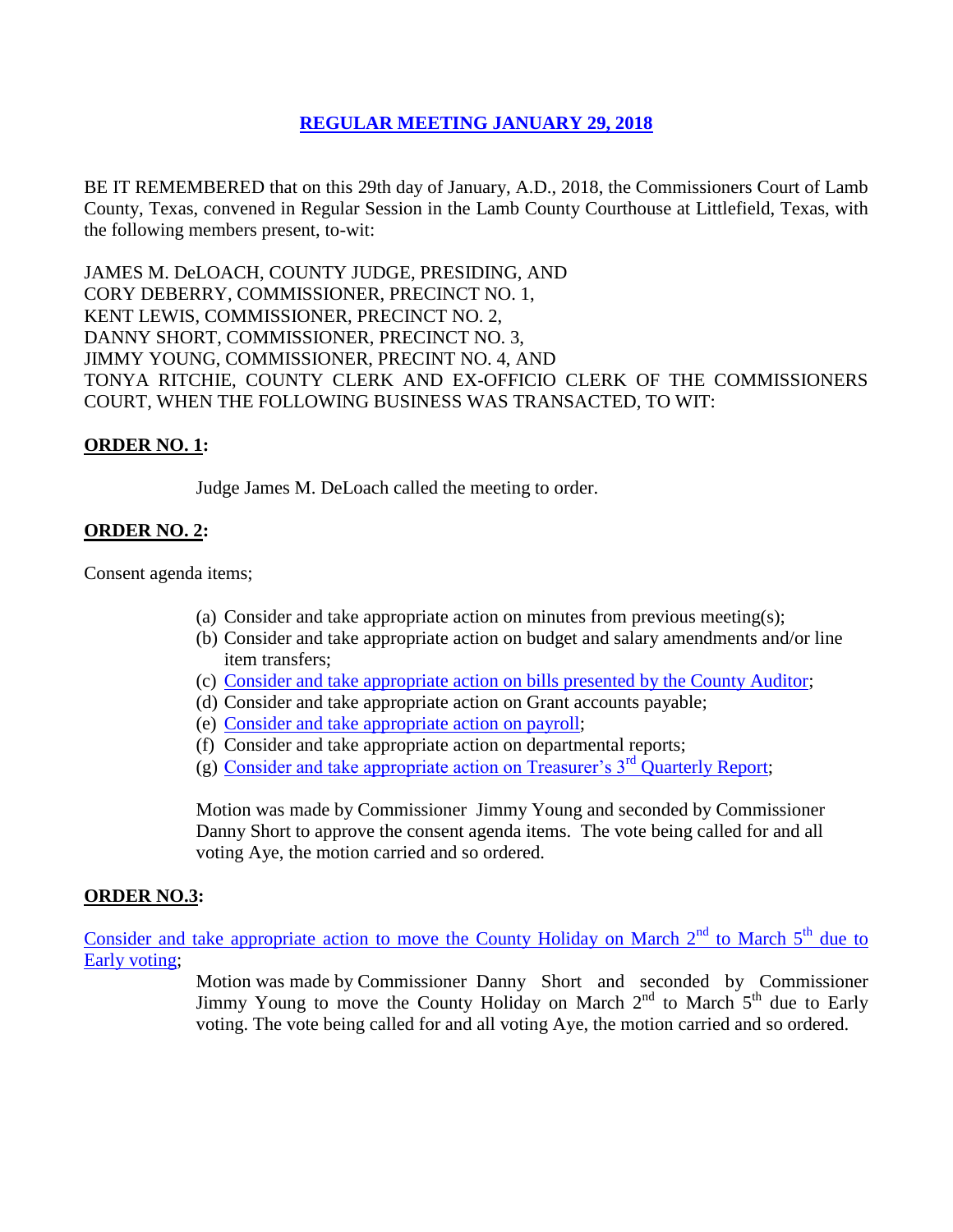# **ORDER NO.4:**

Consider and take appropriate action [on approval of all 2018 Primary Election Polling Places, Election](Links%202018-01-29-Regular/07%202018%20PRIMARY%20ELECTION%20POLLING%20PLACES,%20ELECTION%20WORKERS%20&%20PARTY%20CHAIRS-JANUARY%2029,%202018.pdf)  [Workers, and Party Chairs;](Links%202018-01-29-Regular/07%202018%20PRIMARY%20ELECTION%20POLLING%20PLACES,%20ELECTION%20WORKERS%20&%20PARTY%20CHAIRS-JANUARY%2029,%202018.pdf)

> Motion was made by Commissioner Cory DeBerry and seconded by Commissioner Danny Short to approve all 2018 Primary Election Polling Places, Election Workers, and Party Chairs. The vote being called for and all voting Aye, the motion carried and so ordered.

## **ORDER NO.5:**

Consider and take appropriate action on [approval of Joint Resolution for 2018 Primary Election;](Links%202018-01-29-Regular/08%20JOINT%20RESOLUTION%202018%20PRIMARY%20ELECTION-JANUARY%2029,%202018.pdf)

Motion was made by Commissioner Jimmy Young and seconded by Commissioner Kent Lewis to approve the Joint Resolution for 2018 Primary Election. The vote being called for and all voting Aye, the motion carried and so ordered.

### **ORDER NO.6:**

Consider [and take appropriate action on Trust Lots for City of Littlefield;](Links%202018-01-29-Regular/09%20TRUST%20LOTS%20CITY%20OF%20LITTLEFIELD-JANUARY%2029,%202018.pdf)

Motion was made by Commissioner Danny Short and seconded by Commissioner Kent Lewis to take appropriate action on Trust Lots for City of Littlefield. The vote being called for and all voting Aye, the motion carried and so ordered.

### **ORDER NO.7:**

Consider and take appropriate action on [Littlefield Library Director recommendation for Library](Links%202018-01-29-Regular/10%20LIBRARY%20ADVISORY%20BOARD%20APPOINTMENTS-JANUARY%2029,%202018.pdf)  [Advisory Board Appointments;](Links%202018-01-29-Regular/10%20LIBRARY%20ADVISORY%20BOARD%20APPOINTMENTS-JANUARY%2029,%202018.pdf)

> Motion was made by Commissioner Danny Short and seconded by Commissioner Jimmy Young take appropriate action on Littlefield Library Director recommendation for Library Advisory Board Appointments. The vote being called for and all voting Aye, the motion carried and so ordered.

### **ORDER NO.8:**

Consider and take appropriate action to change the hours at the Littlefield Library on Thursday from 1:00 till 8:30pm;

> Motion was made by Commissioner Danny Short and seconded by Commissioner Kent Lewis to approve changing the hours at the Littlefield Library on Thursday from 1:00 till 8:30pm. The vote being called for and all voting Aye, the motion carried and so ordered.